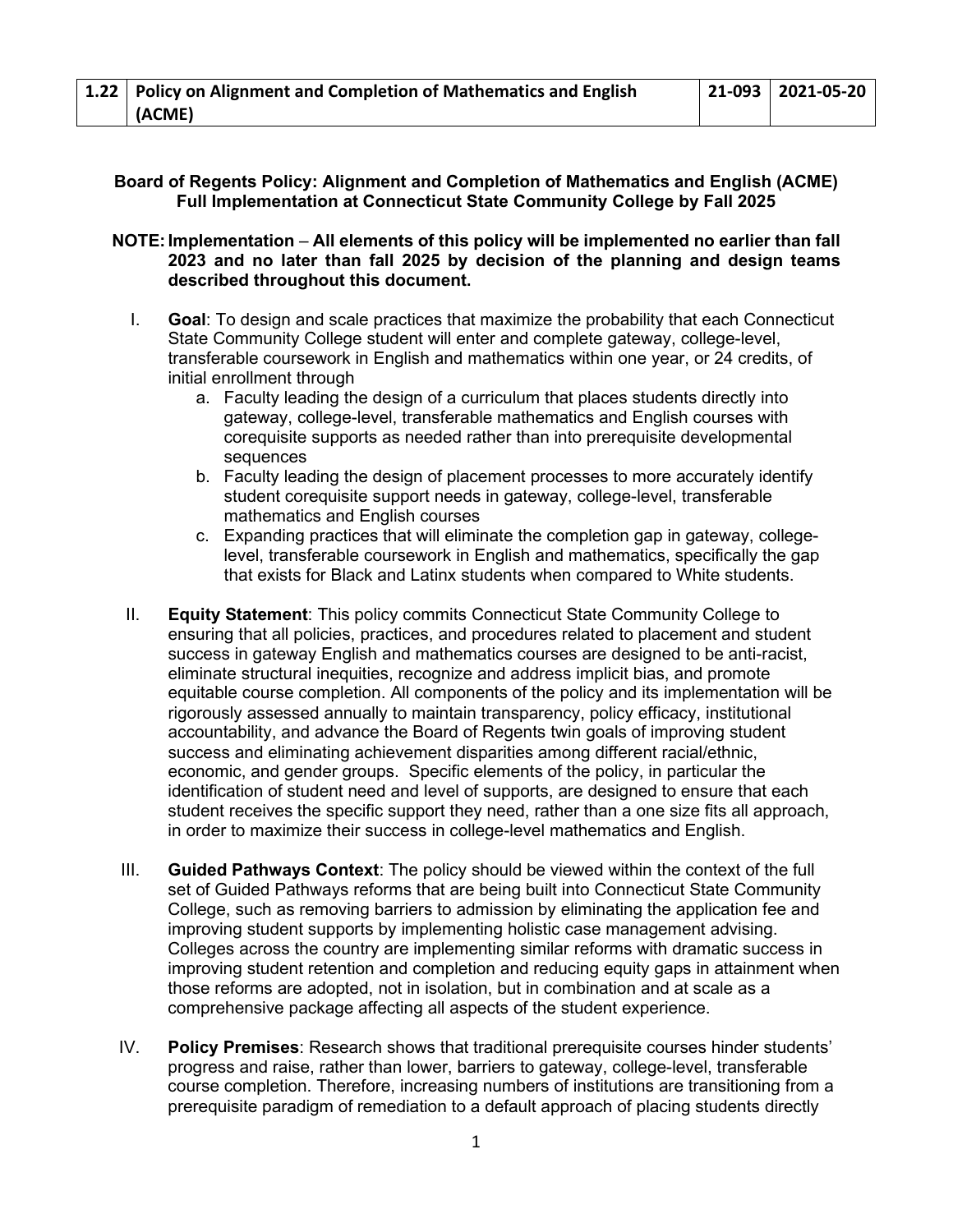| 1.22   Policy on Alignment and Completion of Mathematics and English | $ 21-093 2021-05-20$ |
|----------------------------------------------------------------------|----------------------|
| (ACME)                                                               |                      |

into credit-bearing courses with enhanced and integrated support. Research also shows that for all student cohorts, a higher percentage of students complete gateway, collegelevel, transferable mathematics and English with an additional support design than with a sequenced developmental design. Increases in completion of first-year, college-level mathematics courses are linked both to a model that pairs college-level courses with support and to the implementation of mathematics pathways – requiring students to complete mathematics courses that are appropriate for their programs of study. For programs that do not require a Calculus track, intermediate algebra is no longer a required prerequisite in order for the college-level mathematics courses to be accepted and applied at four-year schools to which students transfer. Transfer is based on the learning outcomes of the college-level courses, and not on prerequisite requirements.

- V. **Administration**: Connecticut State Community College will establish and develop an administrative structure to support the implementation, ongoing maintenance, and improvement of the practice of this policy in conjunction with other Guided Pathways elements and policies, such as College and Career Success 101 and Areas of Study, to support student success.
- VI. **Faculty Responsibility**: At all CSCU institutions, primary responsibility for the content, quality, and effectiveness of the curriculum is placed with its faculty. This policy establishes parameters for mathematics and English education in the CSCU system, primarily at Connecticut State Community College. Faculty are responsible for the mathematics and English curriculum and course support development and maintenance, as well as teaching and learning in mathematics and English, within the parameters established in this and other policies adopted by the Board of Regents.

#### VII. **Support Principles**:

- a. Structured supports must be provided concurrently with the gateway, collegelevel, transferable course rather than prior to enrollment in the gateway, collegelevel, transferable course.
- b. All English and mathematics gateway, college-level, transferable courses will be offered in versions with levels of support as determined by the guidelines provided below. Corequisite support will be structured to provide just-in-time teaching aligned and coordinated with the delivery of the gateway, college-level, transferable course. Pre-college-level content in the support structure will be designed and delivered to cover the same topics in the college-level course in the same order and at the same time.
- c. Although credit or contact hours may be assigned to corequisite supports, no grade or punitive notation of any kind will be assigned to the corequisite support work. A notation that a student participated may be assigned. This also excludes the possibility of assigning the same grade the student earned for the gateway, college-level, transferable course to the corequisite support work.
- d. Corequisite support content will not contribute to the grade earned in the gateway, college-level, transferable course. The grade in the gateway, collegelevel, transferable course, based only on the learning outcomes of that course, will determine if the student has met the requirement for the gateway, collegelevel, transferable English or mathematics course.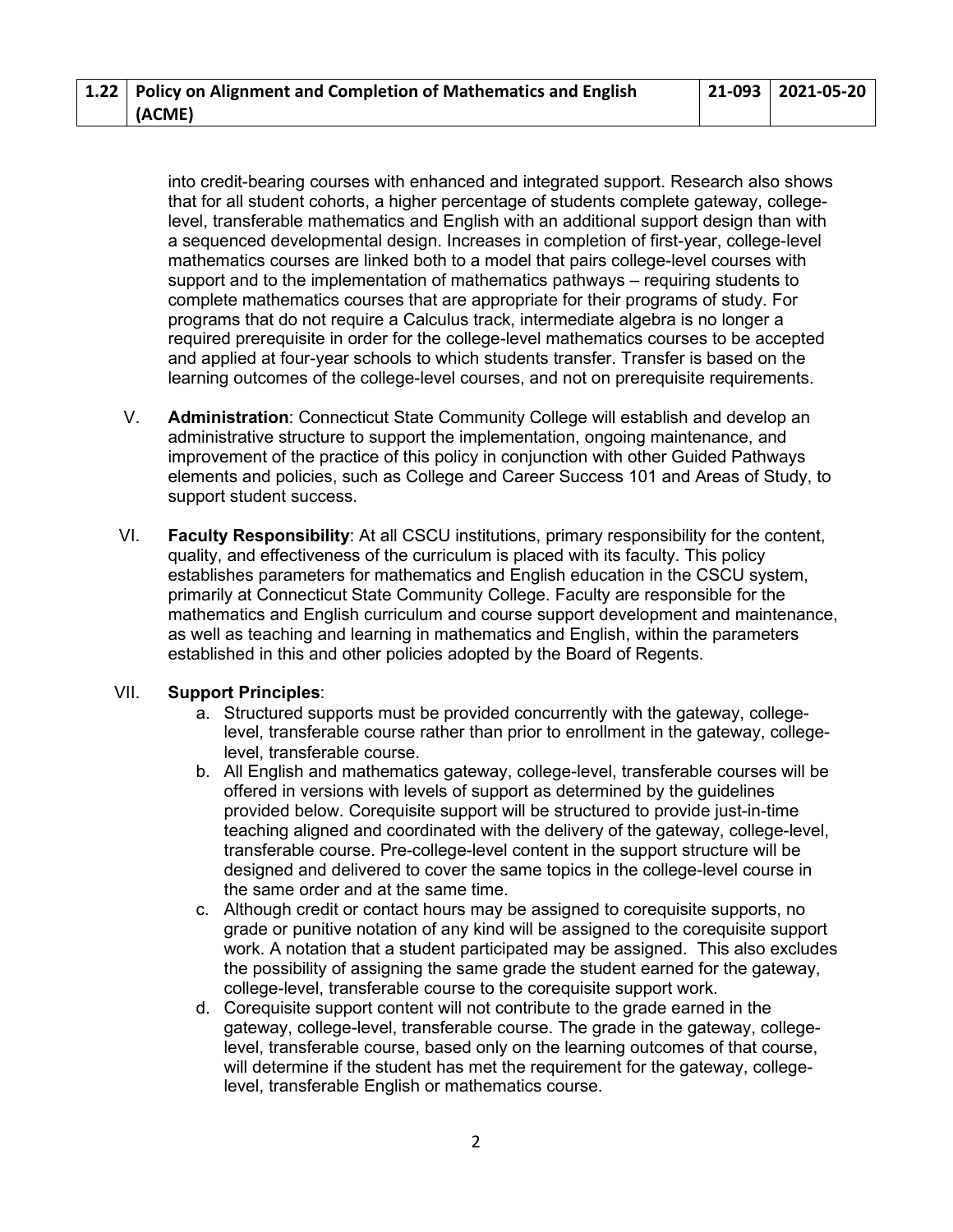| 1.22   Policy on Alignment and Completion of Mathematics and English | $ 21-093 2021-05-20$ |
|----------------------------------------------------------------------|----------------------|
| (ACME)                                                               |                      |

- e. In corequisite models where the support meeting hours are separate from the gateway, college-level course meeting hours (e.g., Accelerated Learning Program or ALP) students who choose to discontinue participation in corequisite support may choose to remain in the gateway, college-level, transferable course. Performance or participation in corequisite supports will not contribute to the grade earned in the gateway, college-level, transferable course. The grade in the gateway, college-level, transferable course, based only on the learning outcomes of that course, will determine if the student has met the requirement for the gateway, college-level, transferable English or mathematics course.
- VIII. **Timely Completion**: Students must register for their required gateway, college-level, transferable English and mathematics courses within the first 24 credits after initial enrollment, with exceptions possible based on sequencing recommendations from Program Coordinators/Discipline faculty, and approval by the Connecticut State Community College President and Provost, for timely completion of programs.
- IX. **Alternative Methods of Course Completion**: Students may complete their gateway, college-level, transferable English and mathematics courses via advanced placement credit, dual enrollment course completion (where college credit was awarded), credit transfer, and other approved methods in accordance with institutional policies and practices, as well as Board of Regents, state, or federal policies.
- X. **Equitable Cost of Delivery**: The Board of Regents directs the CSCU Provost, the Connecticut State Community College President and Provost, the CSCU Chief Financial Officer, and the Connecticut State Community College Chief Financial Officer, as well as other related administrative staff, with designing and maintaining an equitable financial model that will sustain the corequisite support offerings while simultaneously ensuring that corequisite support costs are not exclusively borne by the minoritized and lowincome students disproportionately represented in these corequisite offerings. The recommendation for design, and any subsequent changes, will be brought to the Board of Regents for final approval.
- XI. **Faculty Professional Learning**: A Teaching and Learning group, under the leadership of the Connecticut State Community College Associate Vice President of Teaching and Learning, will be charged to research and develop a sustainable plan for professional learning for teaching gateway, college-level, transferable English and mathematics courses, including ELL courses, and delivering accompanying structured supports. The content and delivery of this professional learning will include best practices of effective pedagogy, including strategies to ensure alignment of the course and accompanying supports, recognizing and addressing implicit bias, and for promoting equity in student learning for diverse student groups. The Connecticut State Community College President and Provost, and the Connecticut State Community College AVP of Teaching and Learning will offer regular and ongoing professional learning for all individuals who teach gateway, college-level, transferable English and mathematics courses and deliver accompanying supports. All individuals who teach these courses and provide support will be strongly encouraged to participate in this professional learning.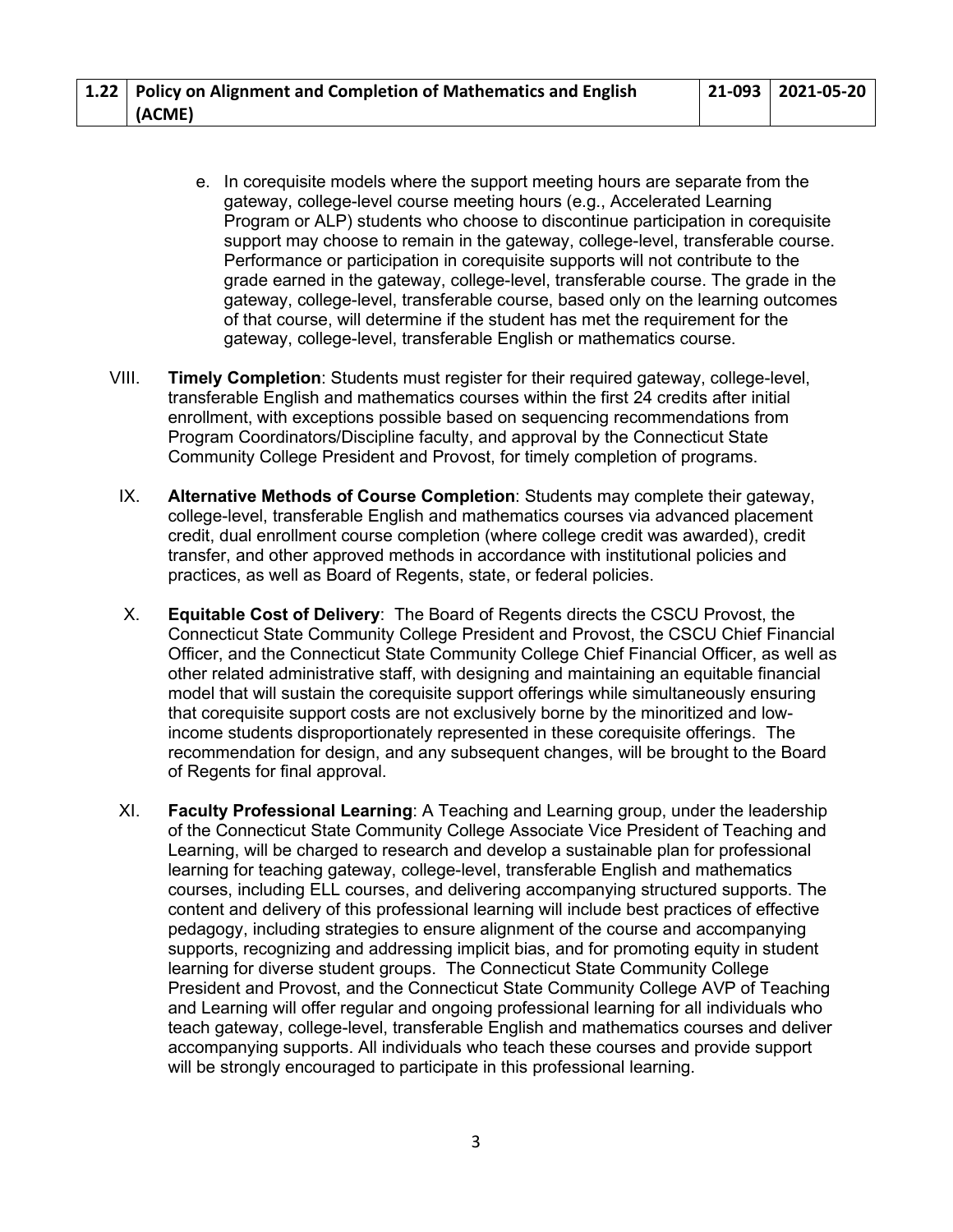| 1.22   Policy on Alignment and Completion of Mathematics and English | $ 21-093 2021-05-20$ |
|----------------------------------------------------------------------|----------------------|
| (ACME)                                                               |                      |

#### XII. **Mathematics**:

a. By default, the first mathematics course a community college student will take will be a gateway, college-level, transferable course aligned with the student's program of study. Mathematics faculty across the college, primarily managed by CMAC in consultation with faculty from disciplines in each of the Connecticut State Community College Areas of Study, will determine the number and types of pathway mathematics courses available, subject to the final approval of the Connecticut State Community College President and Provost under the authority of the Board of Regents. The following list provides examples of possible options for students within the Connecticut State Community College Areas of Study:

| <b>Area of Study</b>                 | Gateway, College-Level, Transferable<br><b>Mathematics Pathway Course</b> |
|--------------------------------------|---------------------------------------------------------------------------|
| Social and Behavioral Sciences,      | <b>Mathematics for Elementary Education</b>                               |
| <b>Education, and Public Service</b> | <b>Statistics</b>                                                         |
| <b>STEM</b>                          | College Algebra                                                           |
| Manufacturing, Industry, and         | College Algebra                                                           |
| <b>Technical Careers</b>             | <b>Applied Mathematics</b>                                                |
| <b>Health Careers</b>                | College Algebra                                                           |
|                                      | <b>Quantitative Literacy</b>                                              |
|                                      | <b>Statistics</b>                                                         |
| <b>Humanities and Creative Arts</b>  | <b>Quantitative Literacy</b>                                              |
| <b>Business and Hospitality</b>      | <b>Applied Mathematics</b>                                                |
|                                      | <b>Statistics</b>                                                         |

Note: Programs may require a specific mathematics course to fulfill the general education core mathematics requirement of the program of study. In programs that do not require a specific mathematics course, any gateway, college-level, transferable mathematics course will fulfill the degree requirement and the general education core mathematics requirement of the program of study.

- b. The transferability and applicability of gateway, college-level, transferable mathematics courses to all CSCU institutions will be based on course learning outcomes and not dependent upon course prerequisite requirements. The outcomes of all mathematics pathway courses will be developed in consultation with all CSCU institutions to ensure the courses are transferable among CSCU institutions to meet general education and/or major requirements at all receiving institutions. No prerequisite to these mathematics pathway courses will be deemed necessary for course transferability and applicability by any CSCU institution. The CSCU Provost will convene a team of mathematics faculty from across CSCU institutions to align outcomes for the gateway, college-level mathematics pathway courses as these courses are developed to ensure that the outcomes are aligned with the outcomes of the equivalent university mathematics courses and therefore will transfer to all CSCU institutions.
- c. The Connecticut State Community College President and Provost, along with their designees and in consultation with CMAC, will form a team of experts for each mathematics pathway. Each team will be charged with designing and maintaining a single, statewide, gateway, college-level, transferable mathematics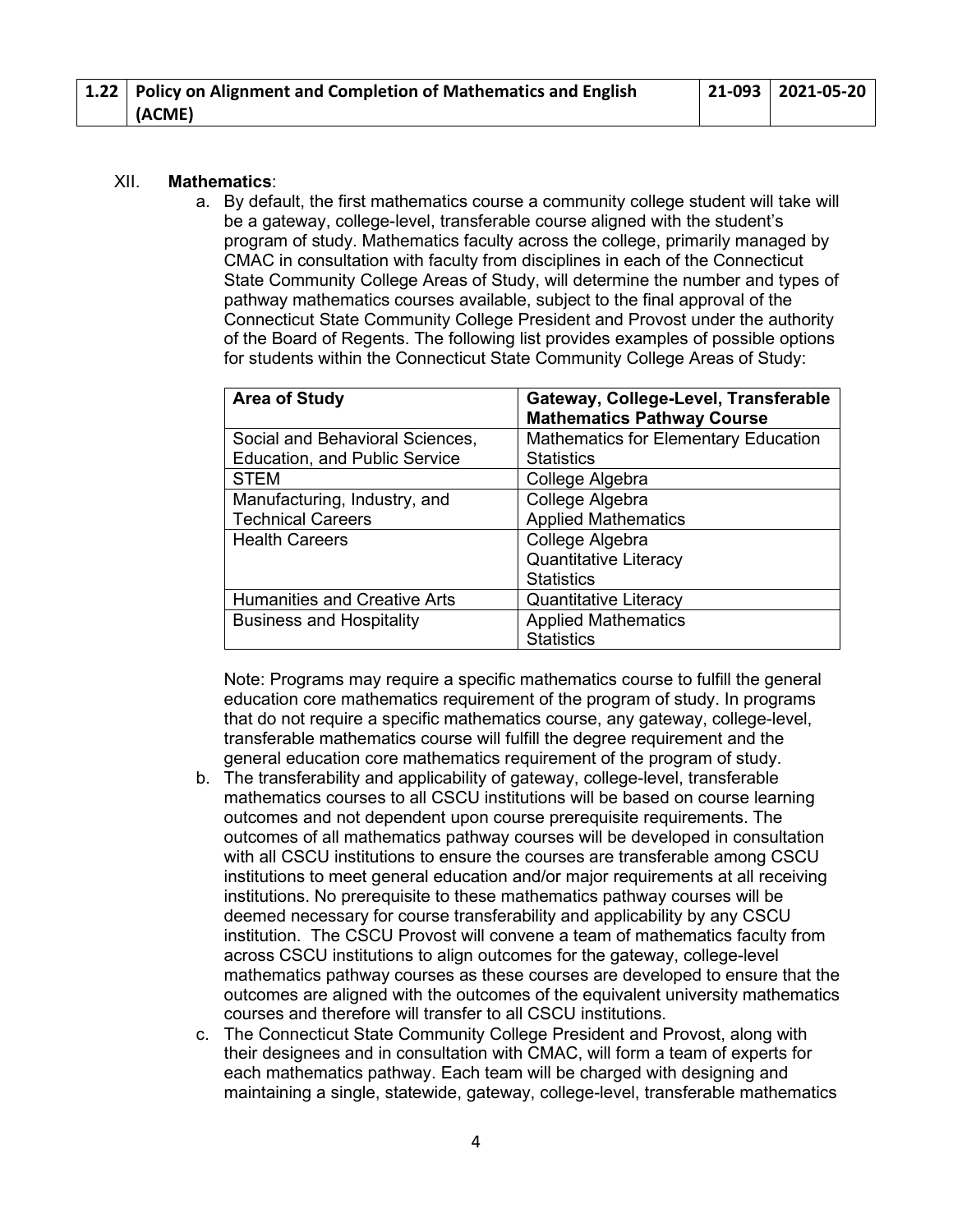pathway course including corequisite supports to promote student success. The Connecticut State Community College President and Provost, and Associate Vice President of Teaching and Learning, along with their designees and in consultation with CMAC, will develop and implement a plan to provide professional learning to these teams.

- i. The design for each gateway, college-level, transferable pathway course will include course number, name, a single set of course learning outcomes, expected course content, and recommended practices for delivery, incorporating evidence-based curriculum and pedagogy.
- ii. The team will make data- and research-informed recommendations to the Connecticut State Community College President and Provost regarding maximum class size for each version of the course.
- iii. Annual maintenance will include review of course outcomes, success rates including disaggregation, ongoing applicability of content, continued alignment to program needs, and continuous refinement of delivery recommendations, including class size, based on national and local best practices and research.
- d. All gateway, college-level, transferable mathematics pathway courses without added support will be three (3) credit hours, with exceptions as recommended by the design teams described above and approved by the Connecticut State Community College President and Provost. Credits for support may be added based on faculty design and the approval of the Connecticut State Community College President and Provost. Only the initial courses in a mathematics pathway sequence will be limited to three (3) credit hours (unless an exception has been approved). In STEM pathways, for instance, College Algebra or its equivalent will be three (3) credit hours as determined by the design process described above (unless an exception has been approved), but Calculus, for instance, is not considered a gateway course in this policy and, therefore, this requirement does not apply.
- e. The amount of corequisite support may be differentiated by student need based upon the placement procedure described below in section XIV but may not exceed the equivalent of three (3) hours per week for a 15-week course, or the equivalent for courses of a different term length. Each discipline team will determine the number of differentiated levels of support to offer subject to the approval of the Connecticut State Community College President and Provost.
	- i. Students will be placed into mathematics pathway courses with maximal corequisite supports by default.
	- ii. Students can instead take the gateway, college-level, transferable mathematics course without structure support based on placement or student choice following the completion of a Guided Self Placement (GSP) process (see section XIV, D).
	- iii. The aforementioned teams of experts charged by the Connecticut State Community College President and Provost, along with their designees, will be responsible for the design and maintenance of corequisite supports as well as recommending criteria for student placement in those corequisite supports.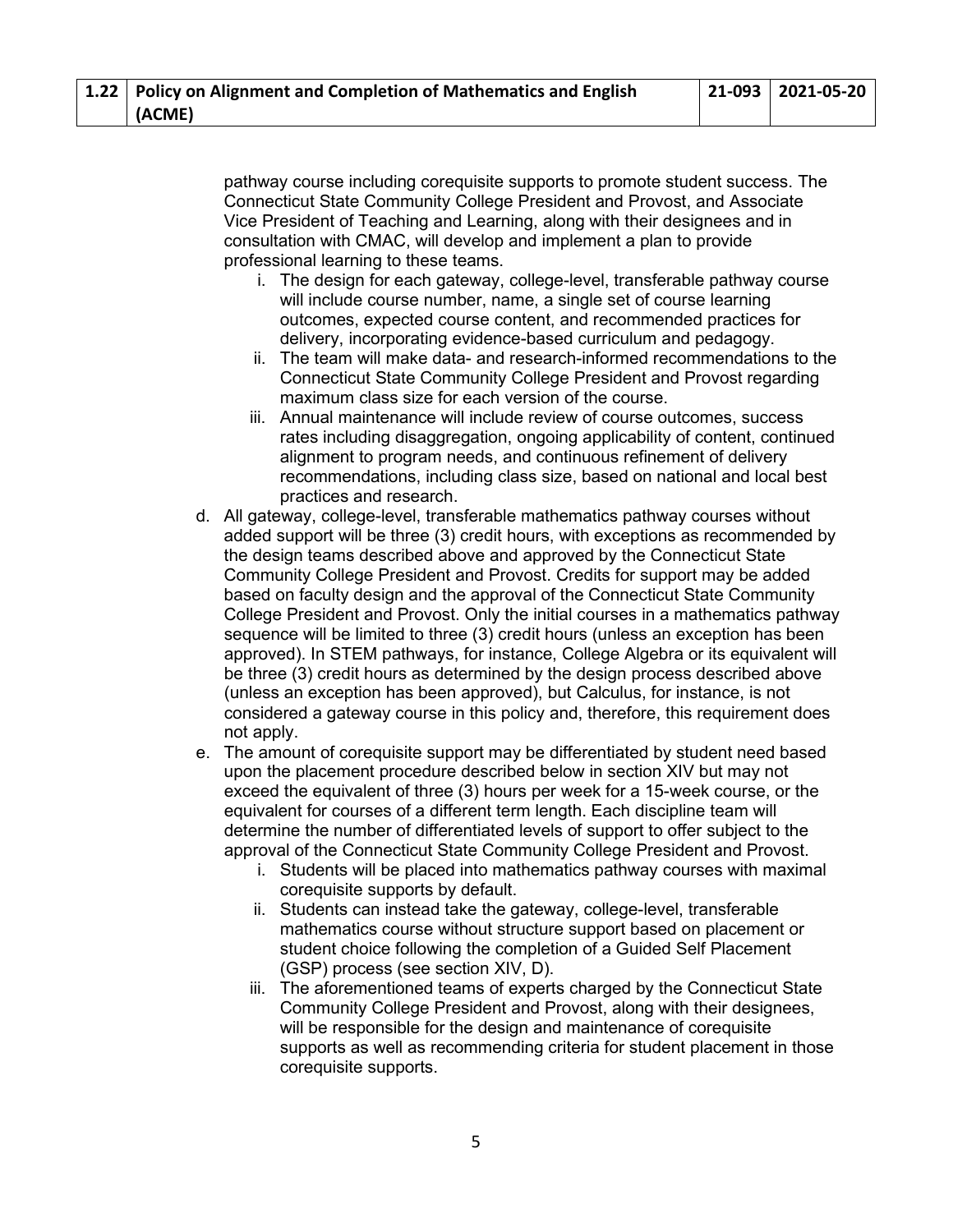# XIII. **English**:

- a. By default, the first English course a community college student will take is English 101 College Composition.
- b. The transferability and applicability of English 101 to all CSCU institutions will be based on course learning outcomes and not dependent upon course prerequisite requirements. The outcomes of English 101 will be developed in consultation with all CSCU institutions to ensure the course is transferable among CSCU institutions to meet general education and/or major requirements at all receiving institutions. No prerequisite to English 101 will be deemed necessary for course transferability and applicability by any CSCU institution. The CSCU Provost will convene a team of English faculty from across CSCU institutions to align the outcomes for English 101 as this course is developed to ensure the outcomes are aligned with the outcomes of the equivalent university composition courses and therefore that it will transfer to all CSCU institutions.
- c. The Connecticut State Community College President and Provost, along with their designees and in consultation with CCET and the ESL Council, will form a team of experts charged with designing and maintaining English 101, including corequisite supports, to promote student success. The Connecticut State Community College President and Provost, and Associate Vice President of Teaching and Learning, along with their designees and in consultation with CCET, will develop and implement a plan to provide professional learning to this team.
	- i. The design will include a single set of course learning outcomes, expected course content, and recommended practices for delivery, incorporating evidence-based curriculum and pedagogy.
	- ii. The team will make data- and research-informed recommendations to the Connecticut State Community College President and Provost regarding maximum class size for each version of the course.
	- iii. Annual maintenance will include review of course outcomes, success rates including disaggregation, ongoing applicability of content, continued alignment to program needs, and continuous refinement of delivery recommendations, including class size, based on national and local best practices and research.
- d. English 101 without added support will be three (3) credit hours, with exceptions as recommended by the design team described above and approved by the Connecticut State Community College President and Provost. Credits for support may be added based on faculty design and the approval of the Connecticut State Community College President and Provost.
- e. The amount of corequisite support may be differentiated by student need based upon the placement procedure described below in section XIV, but may not exceed the equivalent of three (3) hours per week for a 15-week course, or the equivalent for courses of a different term length. The English discipline team will determine the number of differentiated levels of support to offer subject to the approval of the Connecticut State Community College President and Provost..
	- i. Students will be placed into English 101 courses with structured supports by default.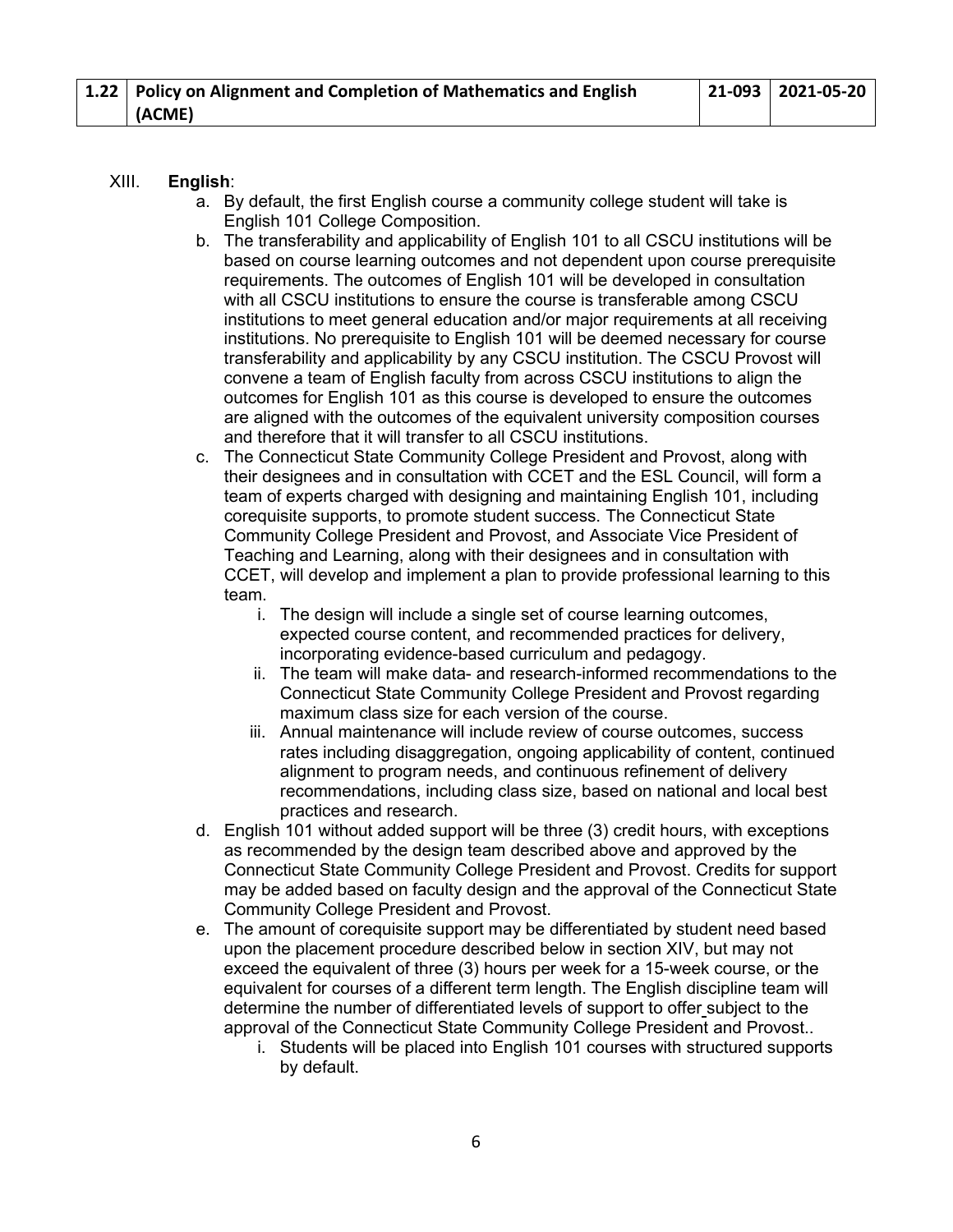| 1.22 Policy on Alignment and Completion of Mathematics and English | $ 21-093 2021-05-20$ |
|--------------------------------------------------------------------|----------------------|
| (ACME)                                                             |                      |

- ii. Students can instead take the English 101 course without structured support based on placement or student choice following the completion of a Guided Self Placement (GSP) process (see section XIV, D).
- iii. The aforementioned team of experts charged by the Connecticut State Community College President and Provost, along with their designees, will be responsible for the design and maintenance of structured supports as well as recommending criteria for student placement in those structured supports.
- XIV. **Placement into Levels of Support**: This policy removes arbitrary barriers to students enrolling directly into gateway, college-level, transferable English and mathematics courses. The goal of placement is to accurately assess the level of supports necessary to help students complete their gateway, college-level, transferable English and mathematics courses.
	- a. Course Placement
		- i. All degree-seeking students will be placed by default into gateway, college-level, transferable English and mathematics courses, namely English 101 and the appropriate pathway mathematics course for their program, with the maximum amount of corequisite support. Students are entitled to remain in the maximum available corequisite support regardless of placement measures if they so choose.
	- b. Support Placement
		- i. Placement thresholds, as well as the Guided Self Placement process (GSP) (see section D), will be determined by the Connecticut State Community College President and Provost through data analysis and research into best practices, and in consultation with the mathematics, English, and ELL curriculum teams, discipline leads, and relevant CSCU system bodies such as CMAC, CCET, and the ESL and PA 12-40 councils.
		- ii. Initial placement into fewer supports or out of supports entirely for gateway, college-level transferable English and mathematics will be determined by high school Grade Point Average (GPA). Students may opt to self-report their high school GPA. Students may also elect to provide an official record of their high school GPA. Where possible, high school GPA will be transmitted from the secondary institution to the postsecondary institution as part of the admissions process. All U.S. accredited high schools and high school courses will be considered equal/equivalent for placement purposes.
		- iii. Once initial level of support for the gateway, college-level transferable English and mathematics courses is determined by GPA, all degreeseeking students will be presented with the option to use additional measures that may result in placement into fewer supports or out of supports entirely. Guided Pathways Advisors will make students aware of their options to apply multiple measures that seamlessly support final placement. These multiple measures may include, but are not limited to:
			- SAT scores
			- ACT scores
			- Length of enrollment and curriculum in a U.S. high school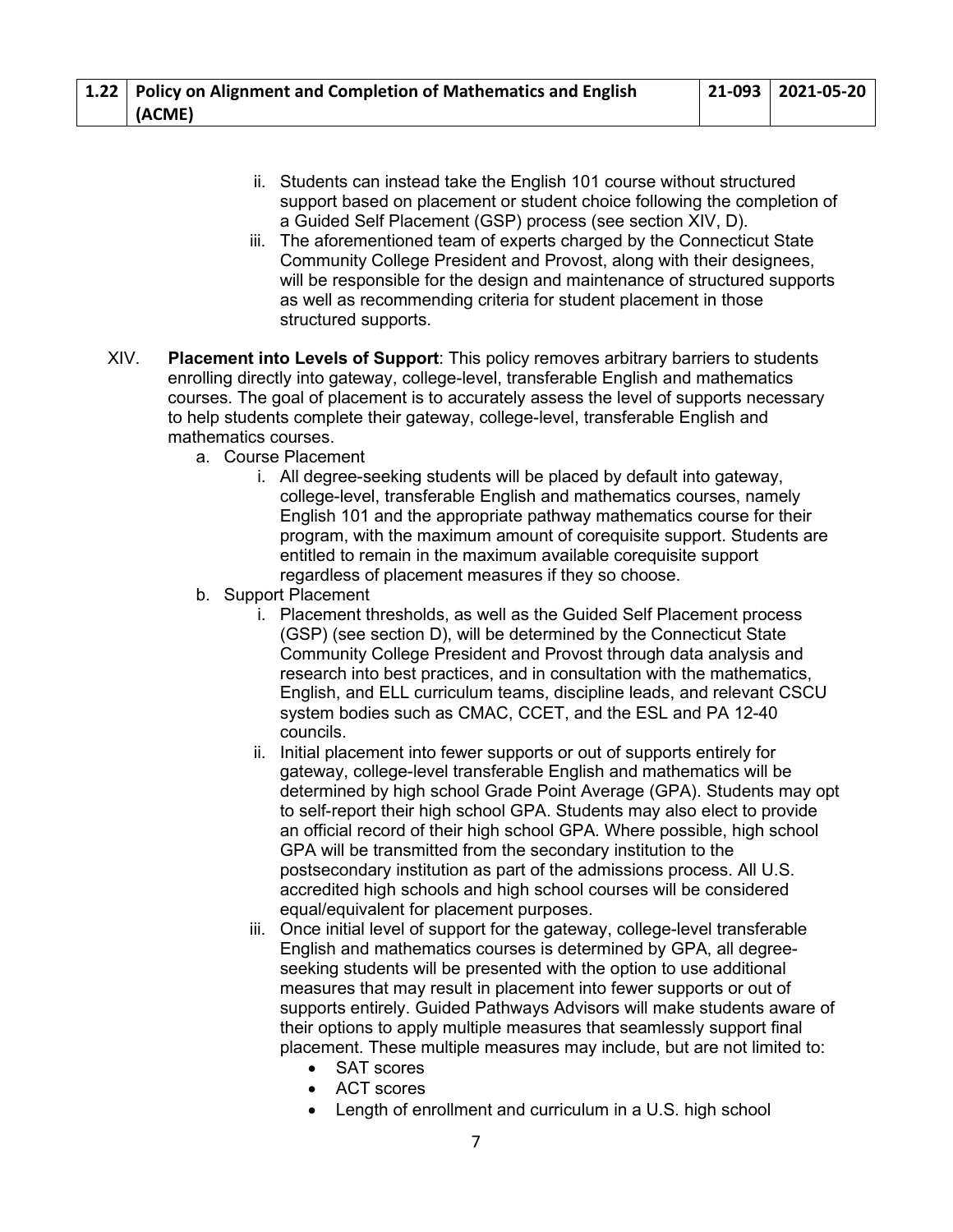| 1.22   Policy on Alignment and Completion of Mathematics and English | $ 21-093 2021-05-20$ |
|----------------------------------------------------------------------|----------------------|
| (ACME)                                                               |                      |

- Completed U.S. high school coursework, especially in mathematics
- U.S. high school grades
- U.S. military transcripts
- Prior learning assessment or credit
- GED
- **ESL placement survey**
- Adult school or foreign institution transcripts
- Challenge exams that are equitably accessible to all students
- Guided Self Placement (GSP) (See section D)
- iv. Degree-seeking students whose high school GPA is unavailable or older than 10 years will be placed into gateway, college-level, transferable mathematics and English courses with corequisite supports using a Guided Self Placement (GSP) process (See section D).
- v. Students may elect to disregard the presented placement recommendation(s) and opt to attempt the gateway, college-level, transferable English and/or mathematics courses (English 101 and/or the appropriate pathway mathematics course) with fewer supports or without supports entirely, but only after completion of a GSP process (see section D).
- c. Placement into mathematics courses above gateway, college-level, transferable mathematics courses
	- i. Degree-seeking students may be placed into mathematics courses (e.g., Calculus) above the default gateway, college-level, transferable mathematics courses.
	- ii. High school GPA will be one of the measures used to determine placement into higher-level mathematics courses, but need not be the sole determinant and may be used in combination with additional measures as described above.
	- iii. Students may opt to enroll in a course that is of a higher level in a mathematics pathways sequence than determined by the placement measures, but only after completion of a mathematics-specific GSP process (see section D).
	- iv. Higher-level course placement thresholds and the pathways-specific GSP process will be determined by the Connecticut State Community College President and Provost through data analysis and research into best practices, and in consultation with the mathematics curriculum teams, program coordinators and discipline leads, and relevant CSCU system bodies such as CMAC, CCET, and the ESL and PA 12-40 councils.
- d. The Connecticut State Community College President and Provost will direct a work group to develop a Guided Self Placement process. This work group will comprise faculty from English and mathematics, the Associate Vice President of Student Success Management, the Transitional Program Coordinators, as well as representatives from other CSCU groups, including CCET, CMAC, and the ESL and PA 12-40 Councils. The work group may determine the need for multiple GSP processes based on discipline.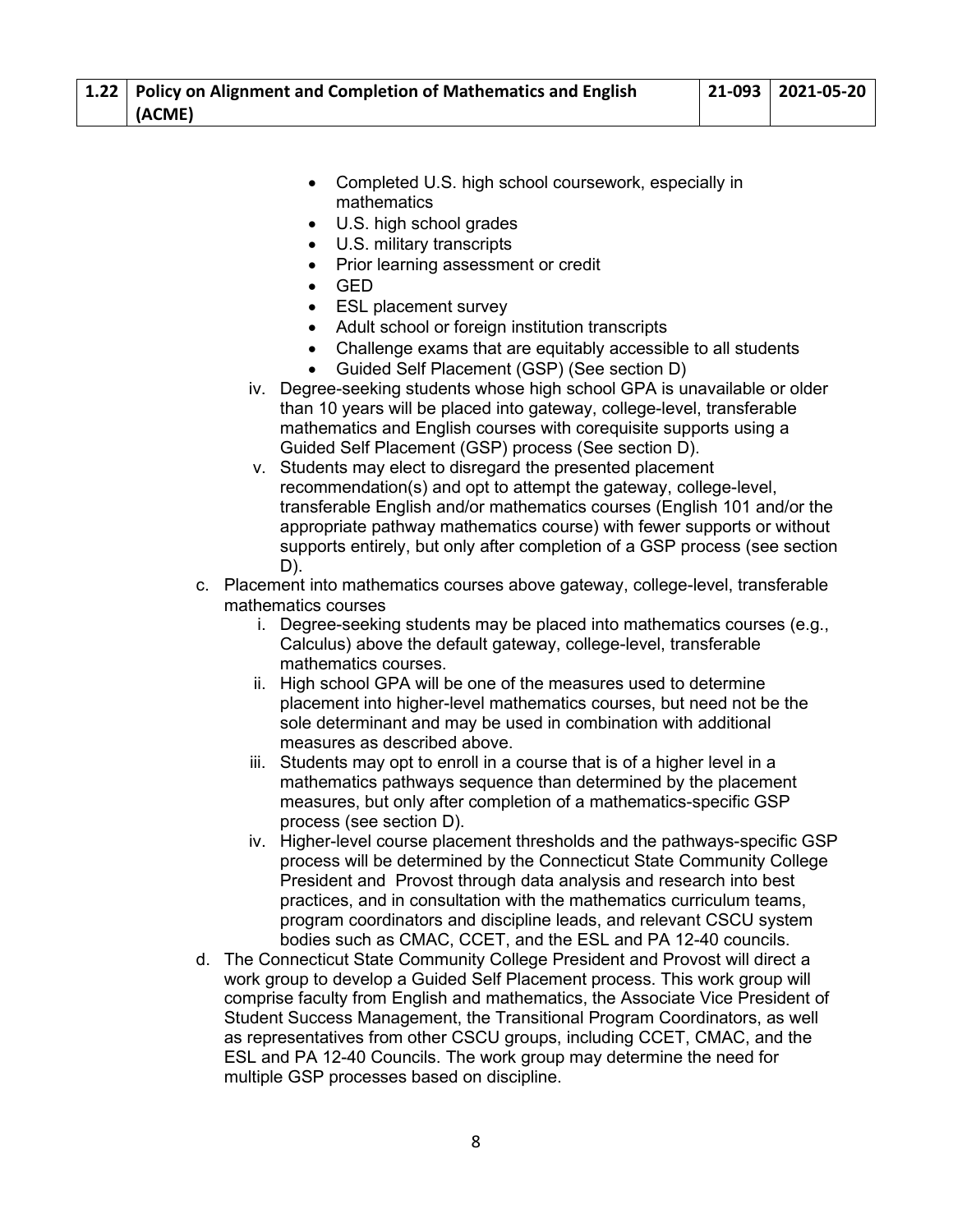| 1.22   Policy on Alignment and Completion of Mathematics and English | $ 21-093 2021-05-20$ |
|----------------------------------------------------------------------|----------------------|
| (ACME)                                                               |                      |

- e. Some students who are placed into the maximum level of supports as identified in sections XII.E and XIII.E may be identified as in need of further services to maximize their ability to meet the outcomes for course completion of gateway, college-level, transferable courses. These identifications and recommendations should be evidence-based and maximize the probability that students will persist to degree completion. The Connecticut State Community College President and Provost will charge Transitional Program Coordinators, in consultation with CMAC, CCET, and the ESL and PA 12-40 Councils, and the design teams described earlier in this document (See XII.C and XIII.C), to develop a protocol to identify students with additional needs and to design, maintain, and deliver additional services to meet these needs. The Connecticut State Community College President and Provost, and Associate Vice President of Teaching and Learning, along with their designees and in consultation with, CMAC, CCET, and the ESL and PA 12-40 Councils, will develop and implement a plan to provide professional learning to this team. These services will be delivered concurrently with the gateway, college-level, transferable course with corequisite supports. Examples of these additional services may include, but are not limited to:
	- Supplemental instruction
	- Directed learning activities
	- Self-paced learning modules
	- Academic and/or process tutoring
	- Academic workshops
	- Study groups
	- Wrap-around services
	- Services provided in partnership with external agencies
- f. All supports described in XIV, a-e must be provided to students in accordance with the parameters set in section X of this policy.
- XV. **English Language Learners (ELL)**: This policy seeks to initiate a process in which faculty lead the design of a curriculum that will maximize the probability that each English Language Learner degree-seeking student will enter and complete gateway, college-level, transferable coursework in English within three years of initial enrollment. English Language Learners (ELL) are foreign language learners and ELL course work is distinct from remediation in English.
	- a. Student success in ELL curriculum
		- i. The Connecticut State Community College President and Provost, along with their designees and in consultation with the ESL Council, will form a team of experts charged with designing and maintaining ELL curriculum and corequisite supports to promote timely student completion of gateway, college-level, transferable English and mathematics. The CSCU Provost, the Connecticut State Community College Provost, and Associate Vice President of Teaching and Learning, along with their designees and in consultation with the ESL Council, will develop and implement a plan to provide professional learning to this team.
	- b. Student entry into ELL programming
		- i. Students may self-identify as seeking to enter ELL programming. It is also possible that a student is recommended to enter ELL programming.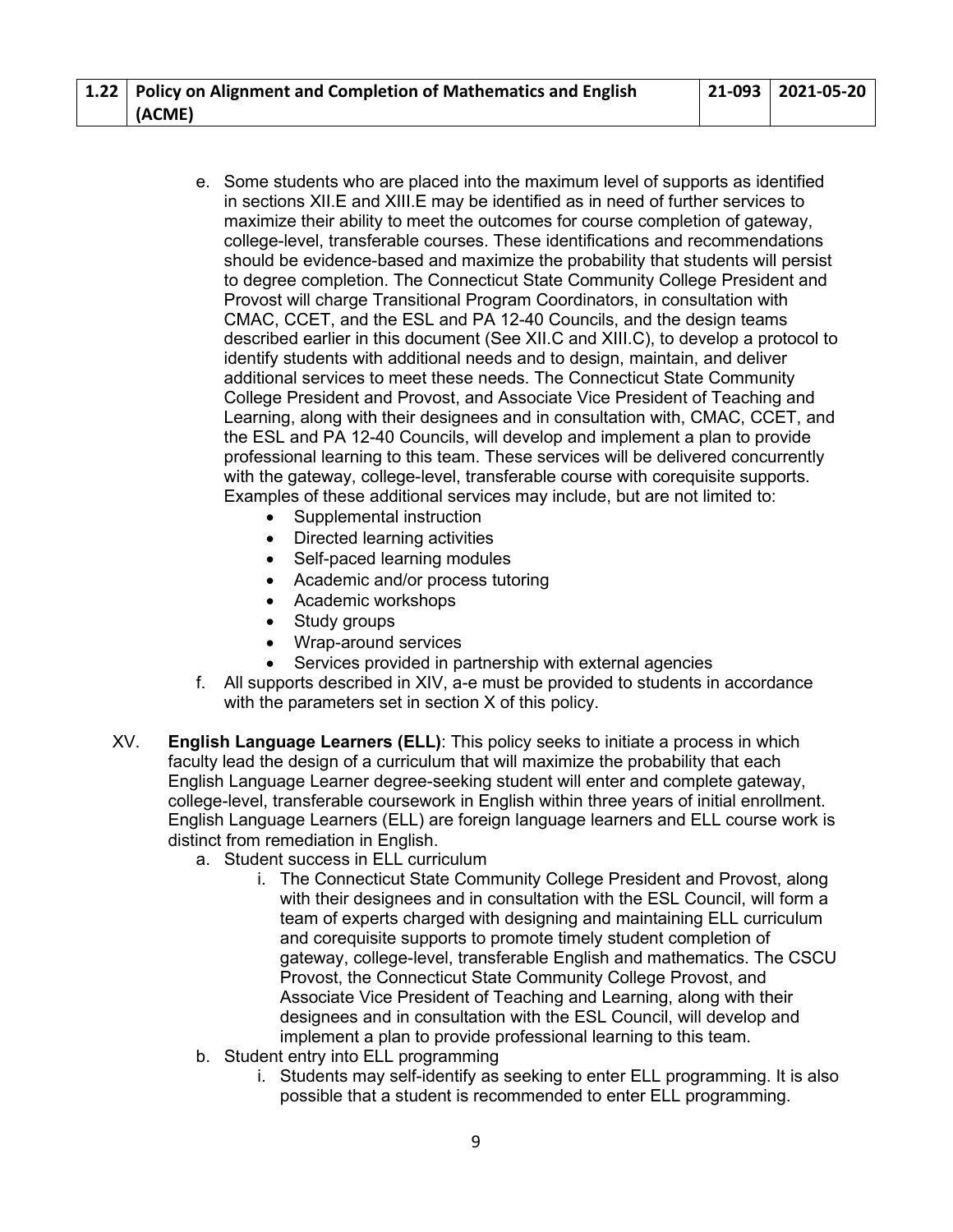These recommendations should be evidence-based and maximize the probability that students will persist to degree completion.

- ii. Students who have been recommended to enter the ELL sequence can opt out of the sequence if they choose following the completion of a Guided Self Placement (GSP) process (see section XIV, D).
- iii. The Connecticut State Community College President and Provost, along with their designees and in consultation with the ESL Council, will form a team of experts charged with designing and maintaining student entry into the ELL programming process. This work group will comprise faculty from the ESL Council, the Associate Vice President of Student Success Management, the Associate Vice President of Recruitment, Admission, and Community Outreach, and other faculty, staff, or administrators as needed.
- c. Placement within levels of ELL programming
	- i. Degree-seeking students who have entered the ELL curriculum will be placed into specific levels of ELL courses using evidence-based multiple measures. These can include, but are not limited to:
		- U.S. high school grade point average (GPA)
	- Length of enrollment and curriculum in a U.S. high school
	- Completed U.S. high school courses
	- U.S. high school grades
	- U.S. military transcripts
	- SAT scores
	- ACT scores
	- Prior learning assessment or credit
	- GED
	- Adult school or foreign institution transcripts
	- ELL placement survey
	- Challenge exams that are equitably accessible to all students
	- Guided Self Placement (GSP) (See section XIV, D)
	- ii. Students may opt to self-report their U.S. high school GPA. Students may also elect to provide an official record of their high school GPA. Where possible, high school GPA will be transmitted from the secondary institution to the postsecondary institution as part of the admissions process. All U.S. accredited high schools and high school courses will be considered equal/equivalent for placement purposes.
	- iii. Placement within levels of ELL programming, as well as the ELL-specific Guided Self Placement (GSP) process and multiple measures ELL placement referenced above, will be determined by the Connecticut State Community College President and Provost through data analysis and research into best practices, and in consultation with the ESL Council, ESL Coordinators, mathematics and English curriculum teams, and relevant CSCU system bodies such as CCET and the PA 12-40 Council.
- XVI. **Partnership with state partners such as K-12 and Adult Education**: It is incumbent on CSCU institutions and state partners to work collaboratively to make sure that there are clear and sustainable pathways into Connecticut State Community College programs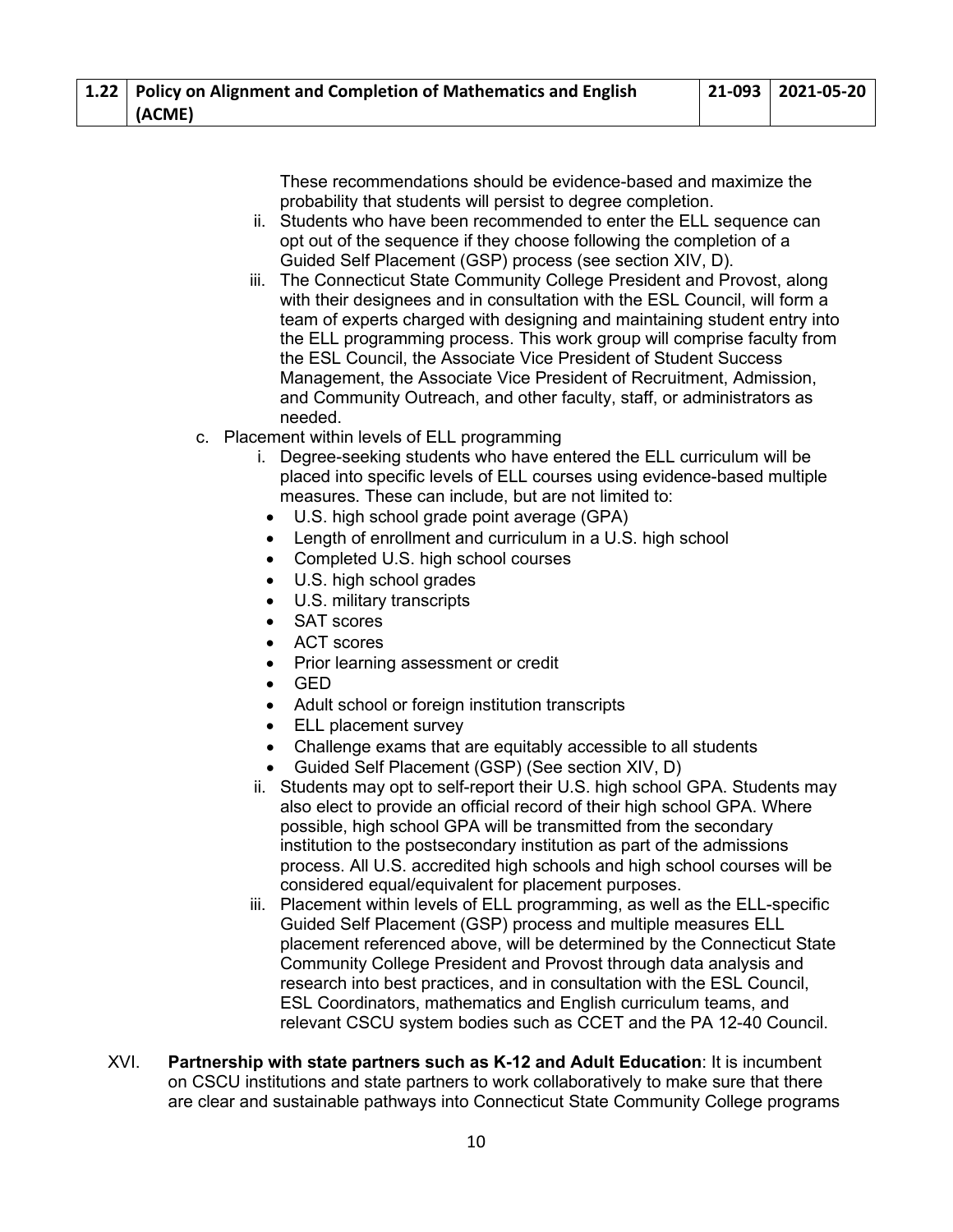| 1.22   Policy on Alignment and Completion of Mathematics and English | $ 21-093 2021-05-20$ |
|----------------------------------------------------------------------|----------------------|
| (ACME)                                                               |                      |

that include career and support services aligned with college-entrance practice and expectations. Once Student Success Key Performance Indicators and other data from the first year of Connecticut State Community College are available, the CSCU Provost will charge a team with developing a plan for collaboration between the CSCU system, its institutions, and any appropriate entities in the state.

**XVII. Implementation** – **All elements of this policy will be implemented no earlier than fall 2023 and no later than fall 2025 by decision of the planning and design teams described throughout this document. Specific dates in this section and in the following section (Data Collection and Reports to the Board of Regents, XVIII) may need to be adjusted as a result of the timeline for full implementation.** 

- a. Spring 2021: Implementation teams formed, including plan to provide leadership and release time commensurate with the work
	- i. Teaching and Learning team to develop PD for faculty and staff to design and deliver the courses and support – delivery ready by fall 2021
	- ii. CMAC/mathematics faculty team to determine the total number of mathematics pathways – determined in spring and early fall 2021
	- iii. N mathematics teams, one for each mathematics pathway all design aspects for each pathway complete by end of spring 2022
	- iv. English 101 team all design aspects for English 101 complete by end of spring 2022
	- v. ELL team all design aspects for ELL complete by end of spring 2022
	- vi. Transitional design team all design aspects completed by end of spring 2022
	- vii. GSP team all design aspects completed by end of spring 2022
- b. Fall 2021/Spring 2022: Faculty design the curriculum for gateway, college-level, transferable courses, supports, and recommend placement criteria including determining metrics for determining amount of support for students
- c. Fall 2021/Spring 2022: Creation of professional learning and training for faculty
- d. Spring 2022: Curriculum submitted to CT State Community College curriculum governance process
- e. Beginning Fall 2022/Spring 2023: Professional learning and training for faculty
- f. Fall 2023: Full implementation of new curriculum and supports
- g. Spring 2024 and following: Annual reports to the Board of Regents
- **XVIII. Data Collection and Reports to the Board of Regents – All elements of this policy will be implemented no earlier than fall 2023 and no later than fall 2025 by decision of the planning and design teams described throughout this document. Specific dates in this section and in the preceding section (Implementation, XVII) may need to be adjusted as a result of the timeline for full implementation.** 
	- a. All Connecticut State Community College campuses will collect and analyze placement data to ensure current procedures are working as intended and as outlined in the policy goals. Campuses will collect and compare developmental and college-level placement, enrollment, and pass rates under the historical system and compare support-level placement and college-level placement, enrollment, and pass rates, including ELL outcomes, under the new system. Additionally, Connecticut State Community College in conjunction with the CSCU System Office will disaggregate the data by race/ethnicity, gender, age, Pell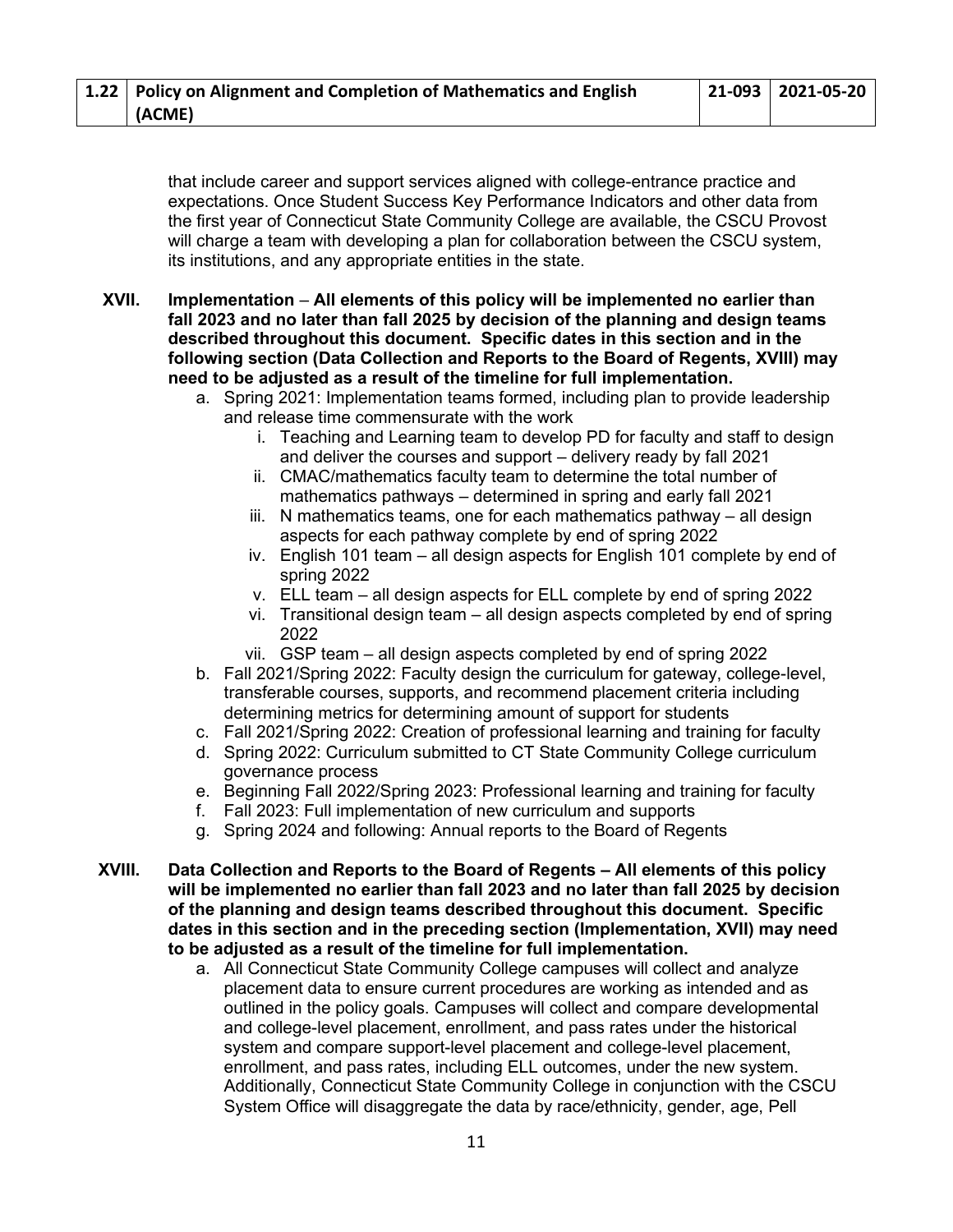eligibility, zip code, and first-generation status to ensure adopted practices support equitable course completion for all Connecticut State Community College students.

- b. During the design and implementation phase, Connecticut State Community College administration, in conjunction with the CSCU System Office, will provide a series of reports to the Board of Regents:
	- i. October 2021: a report describing progress on assembling design teams for ACME curriculum
	- ii. May 2022: a report describing
		- 1. The design of the ACME curriculum
		- 2. The design and schedule for providing professional learning to individuals who will teach and support the ACME curriculum
		- 3. The design of an equitable cost of delivery as described in section X of this policy
	- iii. May 2023: a report updating progress on implementing the curriculum for fall 2023 and on professional learning during the 2022-2023 academic year
- c. The CSCU Provost and the Connecticut State Community College Provost will release annual goals for student success in gateway, college-level, transferable English and mathematics courses as outlined by this policy. Student success goals for the first year will include
	- i. increasing the aggregate success rates in KPIs 4, 5, and 6 (English and mathematics completion of C or better in the first year) by at least 25% above their respective rates in 2020,
	- ii. closing the gap between Black students and White students by at least 50% for KPIs 4, 5, and 6 compared to 2020, and
	- iii. closing the gap between Latinx students and White students by at least 50% for KPIs 4, 5, and 6 compared to 2020.
- d. Connecticut State Community College will provide an annual ACME report to the Board of Regents in the fall of 2023 and each subsequent fall. This annual report is recommended to be presented in the context of other annual leading and lagging indicator reports (e.g., Student Success Key Performance Indicators reporting, program completion reporting, transfer reporting), and may ideally be presented concurrently with such other reports to the Board of Regents. The report will include, at a minimum:
	- i. Student Success Key Performance Indicators (KPIs) 4, 5, and 6 (English and mathematics completion of C or better in the first year), aggregated and disaggregated, with any other applicable data
		- 1. Narrative detailing if the annual student success goals were met
		- 2. If student success goals were not met, additional narrative responding to the following questions:
			- a. Were student success goals met on any of the campuses for English and/or mathematics?
			- b. Did the 12 campuses uniformly follow the placement measures and implementation processes agreed upon by faculty and administration?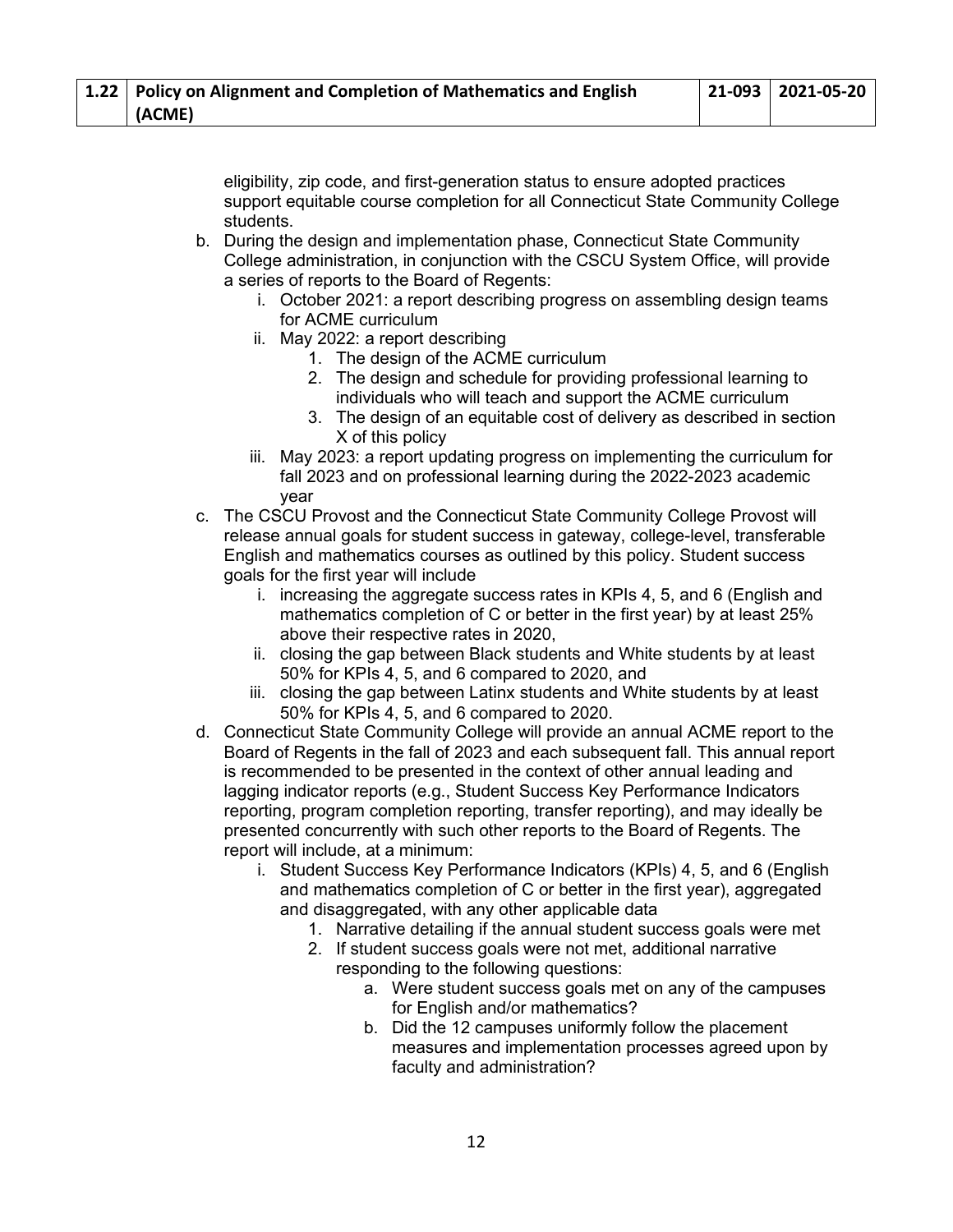| 1.22 Policy on Alignment and Completion of Mathematics and English | $ 21-093 2021-05-20$ |
|--------------------------------------------------------------------|----------------------|
| (ACME)                                                             |                      |

- ii. A summary of English, mathematics, and ELL placement procedures and outcomes with specific attention to disaggregation and including any changes in the past year with supporting rationale
- iii. A summary of the designed curriculum for gateway, college-level, transferable English, mathematics, and ELL courses and supports, including any changes in the past year with supporting rationale
- iv. The design of an equitable cost of delivery as described in section X of this policy
- v. If student success goals were not met, what curriculum changes in gateway, college-level, transferable English and mathematics courses and supports are recommended by faculty and administrators to improve student success? Why?
- vi. Throughput data, including performance in subsequent courses for which the gateway, college-level, transferable courses serve as prerequisites as well as credential completion and transfer out
- vii. Acceptance and application to degree requirements for transfer

# **XIX. Authority to Enact this Policy:**

- a. The Board of Regents directs and grants authority to the Connecticut State Community College President and their designees to enact this policy and make related institutional decisions that both adhere to accreditation standards and the elements of this policy.
- b. The Board of Regents directs and grants authority to the CSCU President and their designees to oversee the enactment of all elements of this policy, to ensure compliance with this policy, and to support and enable all CSCU institutions in their enactment of this policy.

## **Glossary of Terms**

**ACME:** Acronym for this policy standing for Alignment and Completion of Mathematics and English.

**Corequisite Academic Support:** Supports that are aligned to the college-level course and delivered as a "just-in-time teaching" practice. This support may take many forms, from discrete corequisite sections that meet separately from the college-level course to activities embedded directly into the meeting time of the college-level course.

**Gateway, College-Level, Transferable Course**: Courses that meet the following criteria:

- Gateway: The first college-level or foundation course, for the purposes of this policy, in English and mathematics, in a program of study. May be the first in a sequence leading to the first required mathematics course in a program of study.
- College-Level: Credit-bearing course that is not designated as remedial or developmental. The course applies to the requirements of a degree and, if applicable within a general education category, meets general education requirement at all CSCU institutions. Intermediate Algebra in this definition is not college level.
- Transferable: A course taken at a CSCU college campus that can be used for unit credit and is applicable to major and general education requirements at all CSCU institutions.